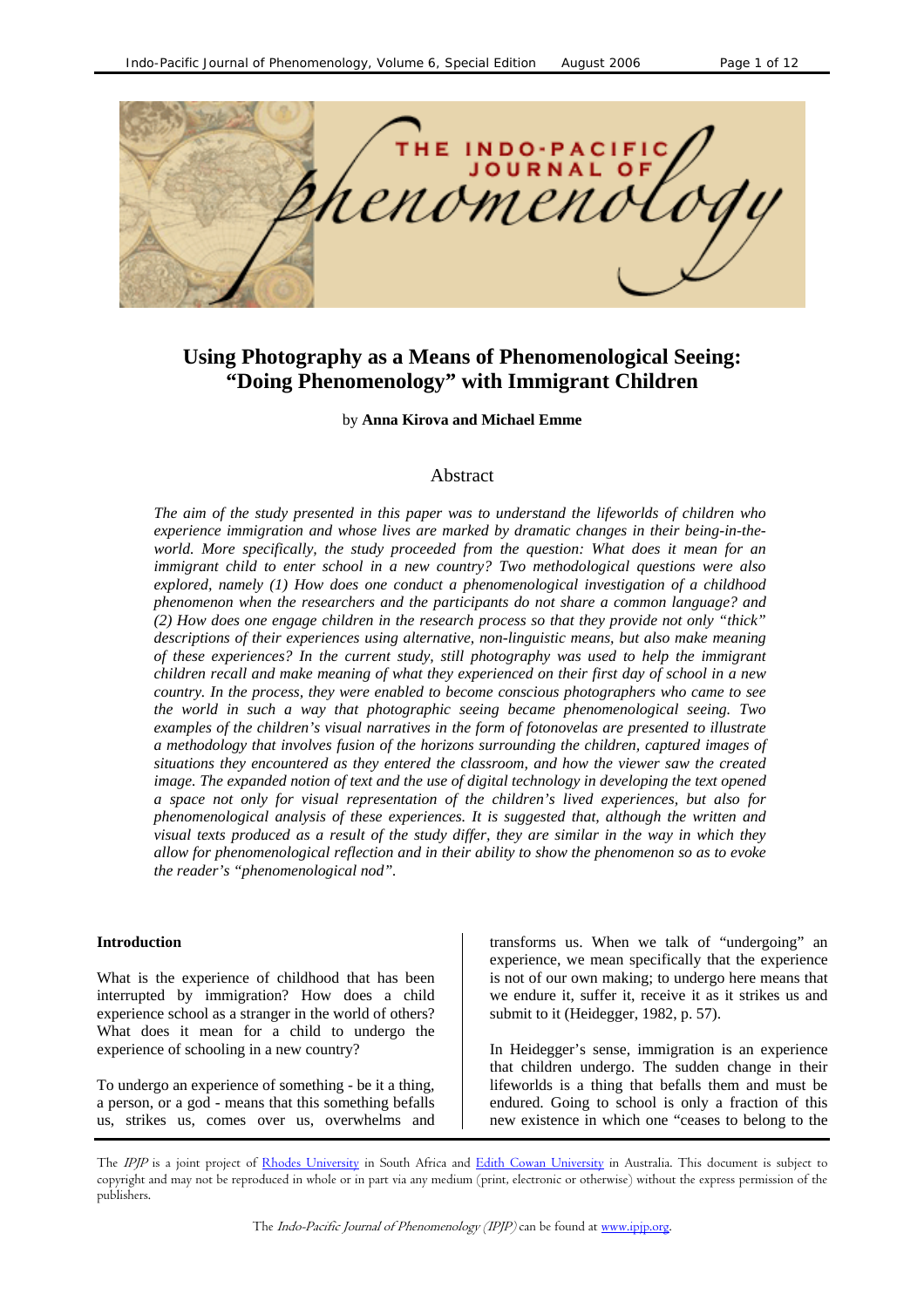world one left behind, and does not yet belong to the world in which one has nearly arrived" (Grinberg & Grinberg, 1989, p. 23). Nevertheless, the first day at school is perhaps one of the landmarks of this new existence. What does it mean for an immigrant child to enter the new school? This is how Ianuk, a tenyear-old child from Korea, recalls his first day of school in Canada:

I came with my mom. [Then] the teacher take me to the class, and call my name. I was shy and scared [because] I don't speak English.

I am shy. I can't hear what the teacher says. I just looked and watched the others to find out what she [the teacher] wants me to do. I brought my own lunch that day. (Individual interview, December 6, 2004)

Although the above description of the child's experience of entering the classroom is brief, it opens possibilities for the researcher to explore its meaning in the child's life. However, the account reveals that, as a novice speaker of the English language, Ianuk was experiencing difficulties in expressing himself and thus in providing "thick descriptions" of his lived experience of going to school in Canada for the first time. In this study, addressing linguistic limitations in studying immigrant children's experiences became a central methodological task.

### **Methodological Challenges**

Danaher and Briod (2005) point out that phenomenological research involving children aims to clarify, describe, and interpret children's unique way of attending to the world. However, they stress that childhood's lifeworld - the world as directly meant and immediately experienced - is largely closed to adult understanding. In the current study, this methodological challenge was amplified not only by the fact that the children had certain limitations in their spoken use of the English language, but also that we, as the researchers, did not share a common language with the children. Thus the specific methodological question for us became: How does one study the experience of immigrant children's first day in their new school when the children and the researcher do not share a common language? We began to question the use of language as a means of gathering information about their lived experiences from immigrant children. Were the "blanks" in the description provided by Ianuk due only to the limitations of his English language usage, or also to the fact that the experience of his first day in a school where everything was different from what he was used to was so overwhelming that no words could

capture its complexity? Can words capture human experiences? How do we find a way of involving immigrant children in the process of re-collecting their experiences without relying solely on spoken language as a form of expression so that they too gain insight into them? What other ways of engaging children in the research process can we develop so that they not only provide "thick descriptions" of their lived experiences but also make meaning of those experiences through self-reflection?

After exploring the possibilities offered by the research methodologies that we were familiar with (i.e., hermeneutic phenomenology and visual artsbased research), and after considering several options including children's drawings (Alerby, 2003), we decided that still photography could be used by the immigrant children as a means of recalling and making meaning of their experience of the first day of school. We hoped that, through engaging children in a research process that used still photography, we could help them to become "conscious photographers" who were able to exercise a particular kind of seeing the world, "a kind of photographic seeing that is also a way of phenomenological seeing" (Chan-fai, 2004, p. 261). Thus, not only words, but also images, would allow immigrant children's experiences of going to school for the first time to be *shown*. To play with language a bit, what was needed as a complement to thick description was a way to represent non-verbal, embodied knowing, a kind of 'thick depiction'.

## **Bridging Methodologies: An Attempt**

Van Manen (1994) acknowledges the limitations of the spoken language in phenomenological descriptions, and states that, beyond the verbal language, there is the unspeakable which he calls "epistemological silence" (p. 113). The fact that the non-linguistic way of knowing cannot be captured or expressed in words has been recognized both within and outside of the phenomenological tradition. Dewey (1910/1991), for example, too asserts that language includes much more than oral and written speech, but he goes on to specify that by this he means paintings and visual pictures and illustrations: "…anything consciously employed as a sign is, logically, language" (p. 170). Similarly, Nordstrom (1991) argues that pictures can be regarded as a sort of language that can be interpreted.

In our attempt to understand the role of images in phenomenological research, we would like to go beyond this understanding of images as "language". We argue that images allow for a different way of "seeing" in which, by "bracketing the unnecessary elements" (Chan-fai, 2004, p. 261) of an object or a situation as part of a human experience, the

The IPJP is a joint project of Rhodes University in South Africa and Edith Cowan University in Australia. This document is subject to copyright and may not be reproduced in whole or in part via any medium (print, electronic or otherwise) without the express permission of the publishers.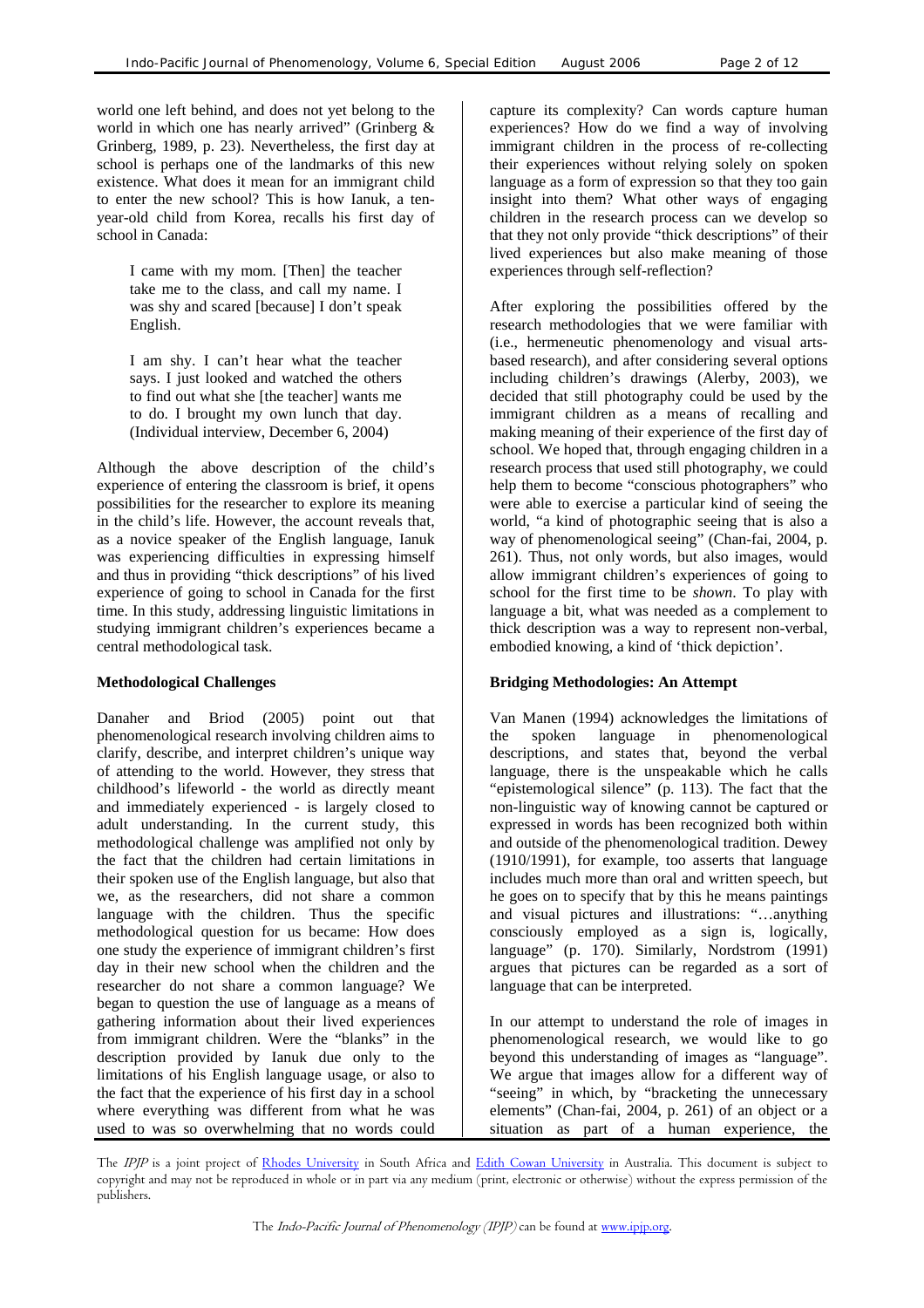"unspeakable" reveals itself. This process of "bracketing" is a form of interpretation of meaning, as well as understanding that constitutes the central feature of hermeneutics. There is a mutual belonging between hermeneutics and phenomenology, as they both involve interpretation and understanding:

On the one hand, phenomenology remains the unsurpassable presupposition of hermeneutics. On the other hand, phenomenology cannot constitute itself without a hermeneutical presupposition. (Ricoeur, 1987, p. 101)

Hermeneutics, as the "theory of the operations in understanding in their relation to the interpretation of texts" (Ricoeur, 1987, p. 43), has its first 'locality' in language and more specifically in written language. However, in his analysis of the hermeneutics of seeing, Davey (1999) points out that

... hermeneutics' deep concern with language does not subordinate image to word but applies the sensitivities we acquire from linguistic exchange to reveal how our experience of art is not isolated monologue on personal pleasure but a complex dialogical achievement involving the fusion of horizons surrounding artists, subject matter and viewer. (p. 3)

#### *Phenomenological Seeing*

Seeing has a particular meaning in phenomenology. Husserl (1972) insists on the absolute difference between phenomenological seeing and sensual seeing:

This having in one's glance, in one's mental eye, which belongs to the *essence*  of the *cogito* … should not be confused with perceiving (in however wide a sense this term be used), or with any other types of act related to perceptions. (section 37)

Visual perception is a methodological starting point in Husserl's (1981) phenomenological method. For him, phenomenological evidence, which is "nothing more than grasping an entity with the consciousness of its being itself there [*Sebstda*]" (p. 257), takes the form of experience (Husserl, 1960). This experience is explicitly characterized as seeing. "Evidence is, in an extremely broad sense, an 'experiencing' of something that is, and is thus; it is precisely a mental seeing of something itself" (p. 52). In order for the *seeing subject* or the transcendental ego to *experience* something, however, he or she must be abstracted from the world, "not aiming confusedly at something, with an empty expectant intention, but being with it itself, viewing, seeing, having insight into, it itself"

(p. 93). This seeing is a phenomenological seeing when it is detached from actuality and rendered "only an example" (Husserl, 1973, section 87a). Thus, as Rawlinson (1997) indicates,

Phenomenological analysis produces at once a nonsensuous seeing and a "univocal language" of the general. The phenomenologist describes visual perception only in order to recapitulate certain of its features in a strictly nonperceptual register, and the descriptions of perception themselves already reflect a theoretical itinerary. (p. 266)

Phenomenological seeing, therefore, is nonperceptual, but is based on a remembered sensual perception. It results not from what is presented to the senses, but from the general synthetic activity of consciousness.

### *Photographic Seeing*

The word *photography* comes from the Greek and is a combination of two words, *photos* (light) and *graphein* (to draw). Thus photography, as "an art of showing a given object through the action of light" (Chan-fai, 2004, p. 260), is able to draw insight as sight or seeing into a thing or subject (Emme, n.d.). However, in our discussion of the use of photography in this study, we are not referring to the growing interest in the phenomenological, semiotic, and hermeneutic investigations of the texture of the visual aesthetic experience (Heywood & Sandywell, 1999). Rather, we see photography as a form of capturing and communicating the unspeakable in an experience. Weidel (1995) argues that photographs can record a range of nonverbal dimensions of a situation and can catch and portray aspects of a situation impossible to record using only written observations or transcribing oral interactions. Fasoli (2003) similarly states that "a photograph, especially when compared to the use of verbal data, offers the researcher a distinctly different and potentially richer 'new way of telling'" (p. 36). However, both authors point out that, although photographs "have a power that words often lack" (Weidel, p. 76), they are "similar to a written account in that they are incomplete and tell a partial story" (Fasoli, p. 36). We extend this statement by arguing that photographs not only do not capture the whole story, but they also do not capture "reality". We view the process of creating photography and discussing it as an interpretive, hermeneutic practice where there is no room for simple reductionism. As Ricoeur (1987) reminds us, "hermeneutics itself puts us on guard against the illusion or representation of neutrality" (p. 43). Indeed, the role of the photographer is precisely to select what to "draw light" into or to "draw with light". Thus, by privileging certain aspects of the situation and excluding others, the process of

The IPJP is a joint project of Rhodes University in South Africa and Edith Cowan University in Australia. This document is subject to copyright and may not be reproduced in whole or in part via any medium (print, electronic or otherwise) without the express permission of the publishers.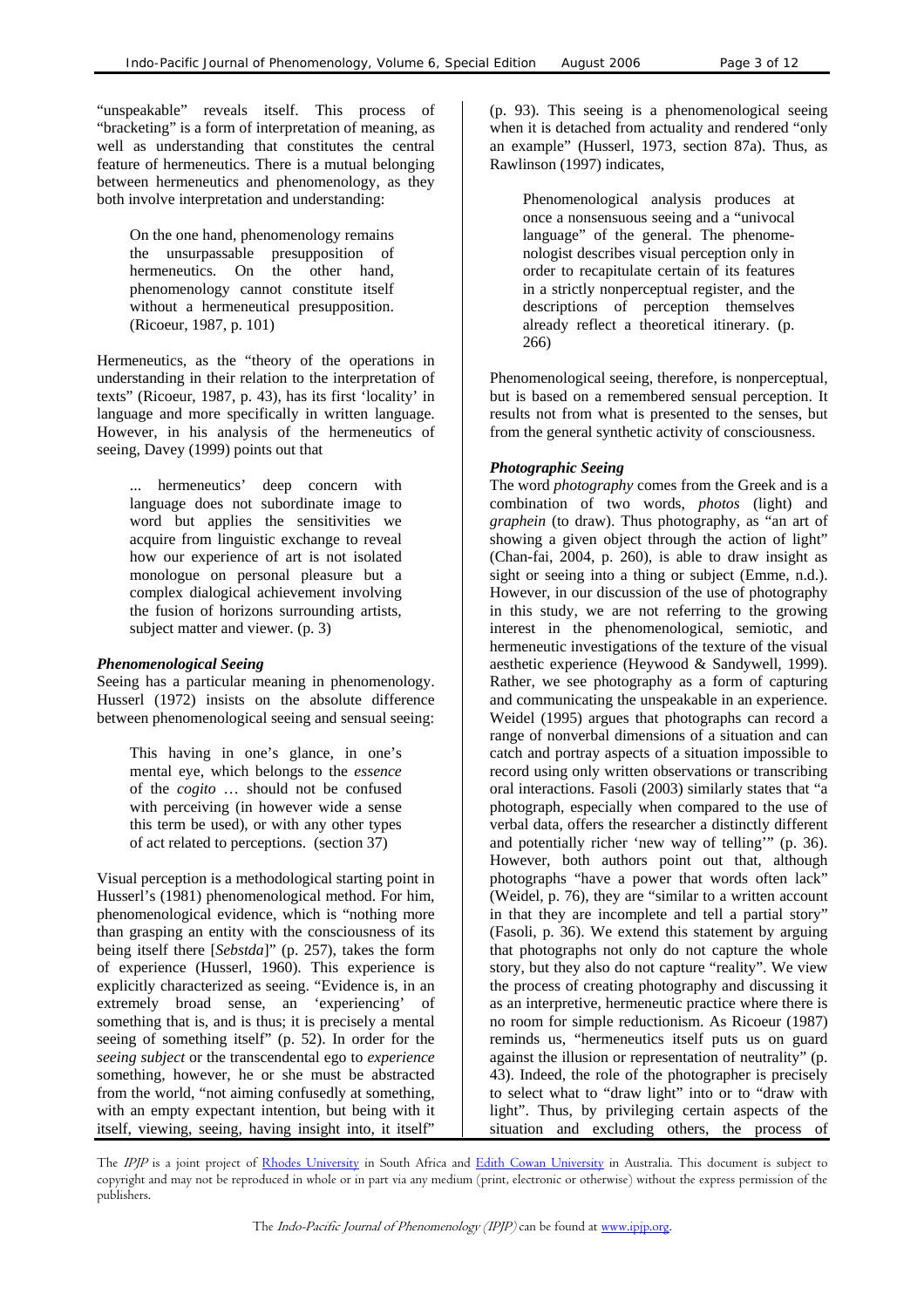photography is an active re-creating of reality, a process that might be called *photographic seeing*. But can this process also be used to recall the richness of past experiences, as words may not? As an aspect of phenomenological methodology, the experience of recalling has been described as a form of collecting from past experience (Heidegger, 1968), a gathering of the kinds of understanding that belong to being.

A number of researchers have pointed out how a photograph can evoke past memories, feelings, and experiences (Berger & Mohr, 1982; Holland, 1991; Prosser, 2000; Wells, 1997). "An instant photograph can only acquire meaning insofar as the viewer can read into it a duration extending beyond itself. When we find a photograph meaningful, we are lending it a past and a future" (Berger & Mohr, 1982, p. 89).

In the language of hermeneutics, this process allows for the fusion of horizons surrounding the photographer, the photograph itself, and the viewer. Hugunin (1988) explains these dimensions in his exploration of the link between subjective photography and phenomenology, as does Casebier (1991) in his realist theory of cinematic representation. In the context of our study, we describe how the visual representation of the experience of the first day of school involves fusion of the horizons surrounding the children, the captured image of the situation they encounter as they enter the classroom, and the viewer of the created image. In the language of phenomenology, viewing photographs has some of the characteristics of phenomenological reduction, as it involves "modifications of the pure imagination" (Husserl, 1973, section 87a) and is disconnected from the lifeworld that the photograph represents. It is also similar in the sense that the viewer may or may not have been involved in the visual perception of the context of the image. Thus the process of interpretation and explication, although subjective, can transcend meaning beyond the visible. However, we argue that it is not only the process of viewing an image that can bring forward common and essential elements of human experiences, but also that these elements can become central to the methodology that involves photography as its central element. What follows is a description of the methodology we developed as we conducted the study of recent immigrant children's experiences of schooling described here.

#### **Fotonovela as a Collage Research Methodology**

Photography in general has been defined as a valuable participatory technique for eliciting children's opinions (Ells, 2001). However, the methodology used in our study was unique because the still photographs were not only used as a basis of

discussion, but were also manipulated and arranged in a narrative format as a fotonovela. As a storytelling form, fotonovela can combine the familiar framing devices, sequencing, and text balloons of the comic book with posed or candid photographs of the participants in place of pen-and-ink sketches. As a form of popular literature, the fotonovela was present in Mexico, Italy, France, Portugal, and Quebec in the 1960s and 1970s. This blending of a highly entertaining and approachable narrative structure with the naturalness or realism of photography (Emme, 1989) suited the melodramatic content of its popular form (Reed, 1998). Sometimes referred to in the literature using the anglicised spelling, the *photo novella* form has also proven a useful and important communication device in communities where literacy is a problem. As one example among many, UNICEF has produced fotonovelas for use in Nepal to convey information about AIDS and health care options (Emme & Kirova, 2005).

Current literature on the fotonovela as a research tool is found in the fields of health and nursing. For example, Berman, Ford-Gilboe, Moutrey, and Cekic (2001) used the fotonovela as a research method to encourage Bosnian refugee children to represent their memories and their initial experiences in Canada. Wang and Burris (1994) used the fotonovela to gain an understanding of the experiences of Chinese women. In both cases, and typical of the literature, the fotonovela is seen as a levelling and even liberatory medium in contexts where varying literacies create inequities and representational disparity.

As it developed in the course of the study, producing fotonovelas involved two distinct stages. First, children were invited to join a noon-hour photography club. Starting with the fun of learning a new (for some) technology, initial experiences allowed the children to play with the camera and keep thumbnail prints that their teacher incorporated into various class projects and journals. We understood these images to be the children's, not data that we could take with us. As photography became familiar (and even boring), we invited the children to start taking pictures around themes such as "life on the playground", "the cafeteria", and "me pretending". Through interaction and observation, we moved to the second stage, identifying children who seemed to be particularly committed to continuing in the photo club. These six children were engaged in conversations about their documentary images and the ideas they evoked. As part of this process, the children were introduced to the fotonovela and asked if they wished to create a similar, photo-comic-style story for children who were new to the school. From this discussion we identified several stories that they wished to tell: the first day of school, the lunchtime routine (Kirova,

The IPJP is a joint project of Rhodes University in South Africa and Edith Cowan University in Australia. This document is subject to copyright and may not be reproduced in whole or in part via any medium (print, electronic or otherwise) without the express permission of the publishers.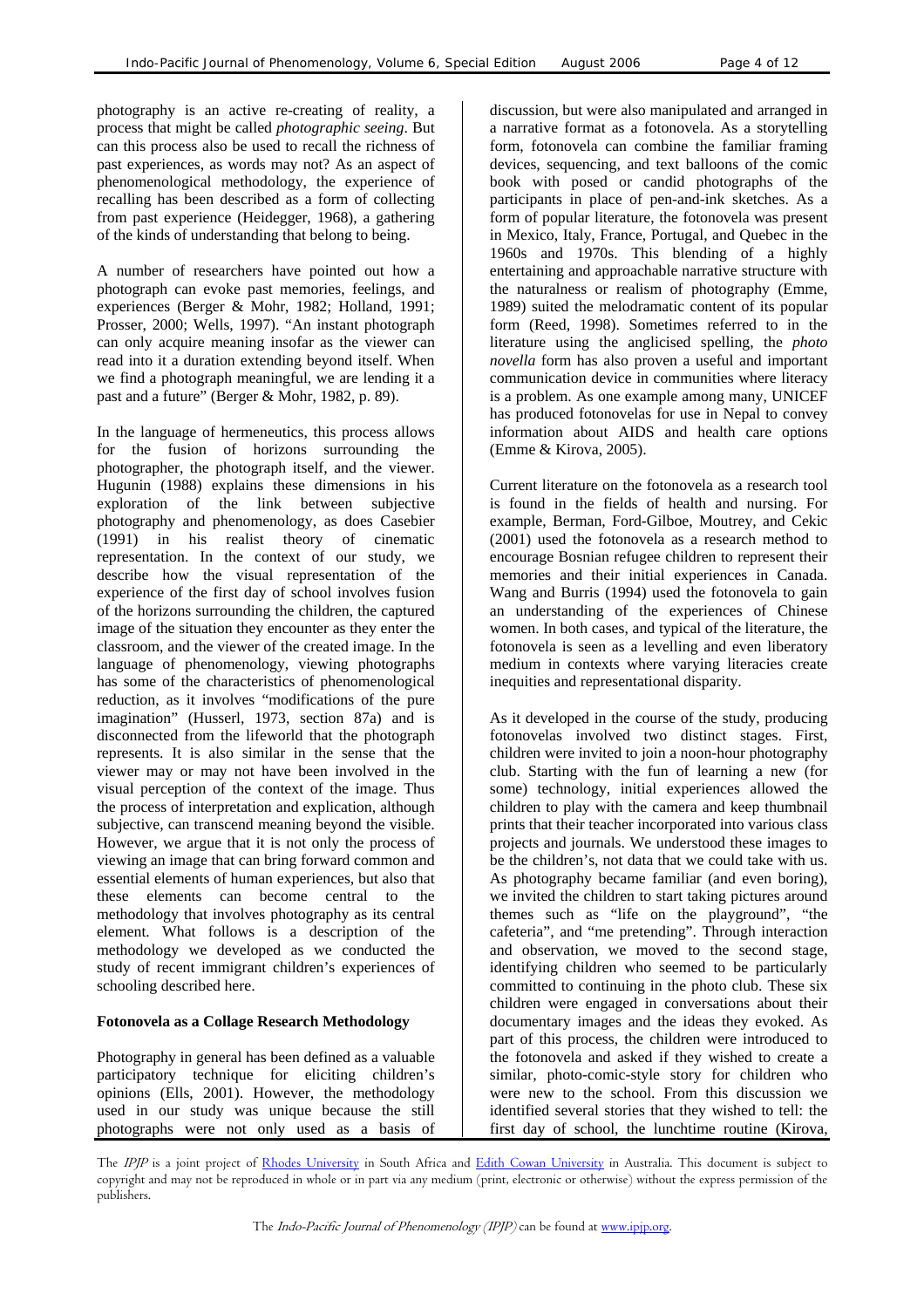Mohamed, & Emme, in press), life on the playground (Emme, Kirova, Kamau, & Kosanovich, in press), bullying, and so forth. To illustrate this methodology, we describe the fotonovela *My First Day in School*.

In developing the fotonovela, in addition to still photography we used elements of performative research, including acting scenes to be photographed as tableaux, which provided deeper insights into the participants' experiences. Originating from anthropology and communication and performance studies, "performance is regarded as both a legitimate and ethical way of representing ethnographic understanding" (Conrad, 2004, p. 9). According to Conrad, performance allows participants to depict and examine their real-life "performances", thus "providing insight into their lived experiences and their cultural world" (p. 10). From the point of view of the goal we had for the children to become thoughtful photographers, the performing part of developing the fotonovelas was intended to help the children select *telling moments* in their experiences that would later become images.

The performance portion of the fotonovelas led to two major methodological accomplishments. Firstly, the performance allowed children with limited English vocabulary to recall and re-enact details of their experiences that they would have been linguistically unable to describe had we relied solely on oral descriptions. Secondly, as a group activity, performance allowed both the children and us not only to gain insight into each child's experience of entering the classroom in a new school for the first time, but also to see in a phenomenological sense each experience as an example of entering the "alien world" (Husserl, 1990) behind the classroom door.

A final element in our methodology involved the composition and manipulation of the tableau images when they were formatted in the fotonovela text. As we have argued elsewhere (Emme & Kirova, 2005), the organization of the images into a narrative format, the application of text balloons, and the digital filtering of the images to "break the chain of evidence with the lens" (p. 147) all served to suspend the images between the perceived objective referentiality of a photograph and the imagined world of drawing. The resultant stories are rich with gesture, proximity and place without being burdened with the distracting minutiae of the perceived moment. Thus we believe that developing the fotonovelas allowed us to bring both *photographic seeing* and *phenomenological seeing* into a research process where the children became researchers of their own experiences.

### **The Setting and the Participants**

This study took place at Greenview, an inner-city elementary-junior high school in a large city in western Canada. The school had a free-lunch programme because of the large number of lowincome students. It also had a high percentage of visible minorities. Some ethnic groups were Aboriginal, Chinese, Vietnamese, Korean, Arab, East Indian and African, and many were first-generation immigrants. More than seven languages were spoken among the 204 children. During the course of the study, which began in February 2004, we worked with the same small group of six children who were in grade 5 when they developed the fotonovela *My First Day in School*. All were recent immigrants from China, Japan, Cambodia, Pakistan, Korea and Taiwan.

### **Gaining Insight Through Fotonovela**

The term *insight* addresses the meaning of knowing in personal, social, and pedagogic dimensions through a metaphor of visuality that "has meant seeing into a thing, it has meant a capacity for self-understanding and it has meant the giving of sight to another" (Emme, n.d.). The place of visuality in meaning has been framed in recent years by the precautions of critical theory, which problematized vision as a metaphor for universal knowing and called for understanding of vision in a smaller, more useful way, as a complex construction of a responding individual (Ihde, 1998). In the context of our study, we explore the meaning of visuality in immigrant children's learning to see through the camera lenses as they revisited and recalled their experiences of their first day in school in the new country. What follows is a description and interpretation of the process of developing the fotonovelas, with two illustrative examples provided.

### *Individual Interviews*

After establishing a trusting relationship with the children and spending two months "playing" with the digital cameras and a month using the cameras to document life in school as they saw it, we conducted semi-structured interviews with the children in order to gather their recollections of their first day in school in Canada. Two of the interviews were conducted in the children's native language (Mandarin) with the help of a bilingual research assistant. The others were conducted in English, although many of the words were replaced by gestures. Presented below are the experiential accounts as extracted from two interviews. The interview with Mahmoud, a ten-yearold refugee from Pakistan, was conducted in English, and the interview with Amelia, a ten-year-old girl

The IPJP is a joint project of Rhodes University in South Africa and Edith Cowan University in Australia. This document is subject to copyright and may not be reproduced in whole or in part via any medium (print, electronic or otherwise) without the express permission of the publishers.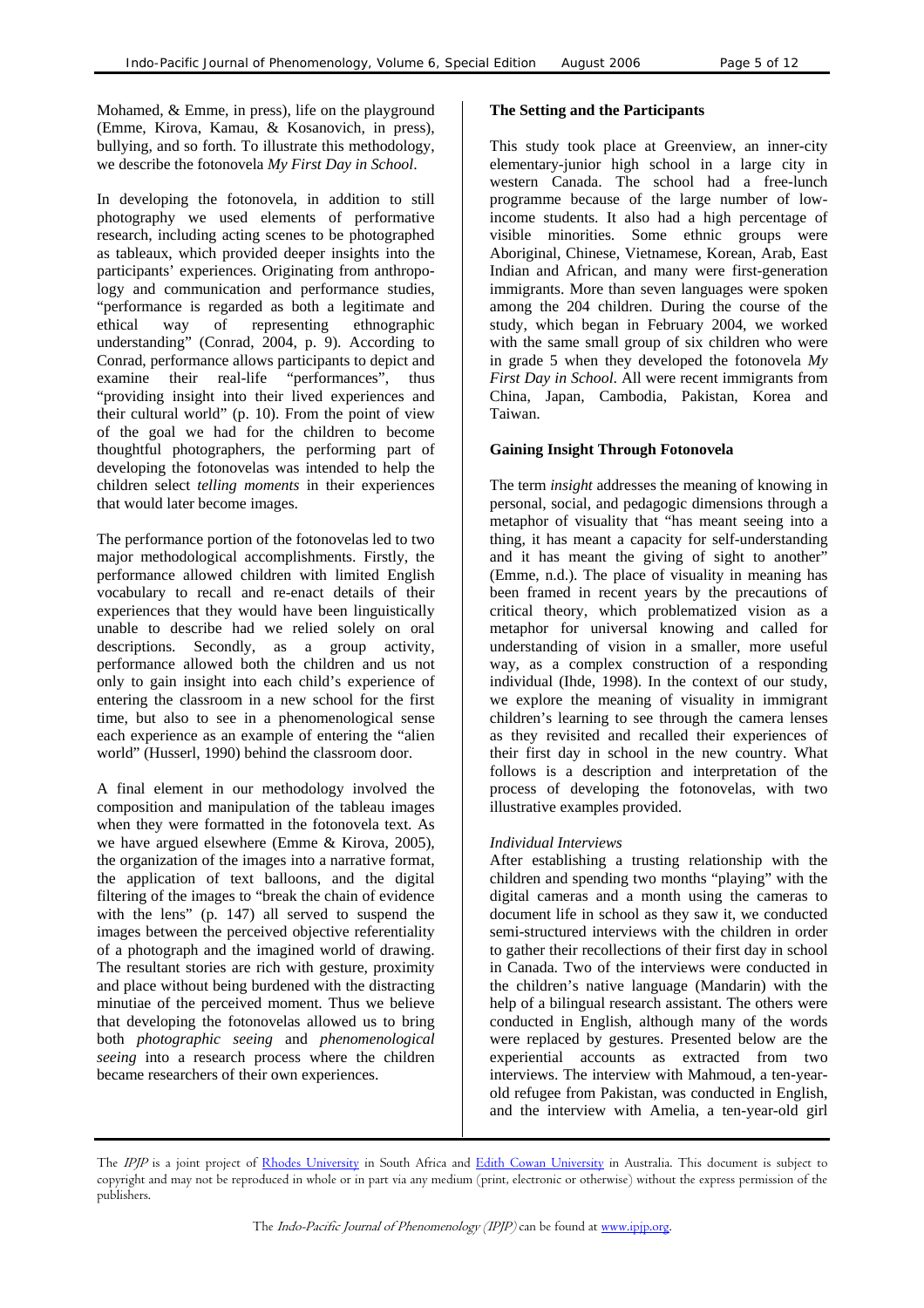from Taiwan, was conducted in Mandarin and translated into English.

Mahmoud recollects his experience of the first day in school this way:

When we came *[to Canada]* there was snow. It was a Thursday when I came to school. I was with my father, and my older brother and sister who are in this school. The first person we see is the principal. The principal show me my classroom.

And then I came here [in the classroom], met all people and our teacher. It was kind of scary. Lots of people looking at me. And there's look like they were going to fight with me. I am scared of these people and they are scared of me. First I was scared. Why are they looking at me like this? [with squinty eyes] (shows with his eyes). And then I sat right there (pointing). And then I eat my snack and then at … uh … at lunch recess … um … I go with this boy to show me where the bathroom is, where the lunchroom is, and show me a little bit of rules. (Individual interview, December 2004)

Amelia's recollection of her experience of the first day in school follows:

When I came here I feel a little bit scared. [I was scared] because the first day I come to school, lots of teachers and lots of people looking at me. I felt very scared. I hug my mom, I was with my mom, holding [her] hand. Then my mom said, "These people and these teachers are very nice, you don't need to be scared." (Individual interview, December 2004)

Based on the descriptions provided by all six children, two themes emerged as central to their experiences of the first day at school: being scared and being looked at. However, we believed that there was much more to the children's experiences than they could communicate in words. We initiated a group conversation to facilitate how they could express and communicate the complexity of their experiences of entering the unknown world of school in Canada through the door of the classroom and seeing their classmates from the point of view of an outsider. Our goal was to engage them in re-enacting their experiences as a step toward developing the fotonovelas.

### *Re-enactment*

The following are excerpts from the group conversation intended to set the task of re-enactment:

| R:                       | When we talked with each one of you<br>individually last week, you had different<br>feelings about what it was like to walk<br>into the classroom for the first time. Do<br>you remember what some of the words<br>you used for those feelings were? |
|--------------------------|------------------------------------------------------------------------------------------------------------------------------------------------------------------------------------------------------------------------------------------------------|
| Child:                   | Scared.                                                                                                                                                                                                                                              |
| Child:<br>$\mathbb{R}$ : | Scared.<br>Scared, mmmhmm.                                                                                                                                                                                                                           |
| R:                       | What we're hoping to do today is to                                                                                                                                                                                                                  |
|                          | spend a little bit of time talking with all<br>of you about what you remember about<br>coming into the classroom for the first                                                                                                                       |
|                          | time. What we're going to do is to try to<br>be characters, you know somebody has                                                                                                                                                                    |
|                          | to be the teacher and who else, who else                                                                                                                                                                                                             |
|                          | was involved in the first day you came to                                                                                                                                                                                                            |
|                          | the class?                                                                                                                                                                                                                                           |
| Children:                | The other kids.                                                                                                                                                                                                                                      |
| R:                       | And what we'd like to do is to talk about                                                                                                                                                                                                            |
|                          | that and pretend those characters and                                                                                                                                                                                                                |
|                          | how you remember what it was like. And<br>then we'll take roles and then we're                                                                                                                                                                       |
|                          | going to take a picture.                                                                                                                                                                                                                             |
| R:                       | So, maybe what we should do is to make                                                                                                                                                                                                               |
|                          | two pictures. We'll do a picture from                                                                                                                                                                                                                |
|                          | inside the classroom as if you were, the                                                                                                                                                                                                             |
|                          | camera is, one of the kids in the class                                                                                                                                                                                                              |
|                          | looking up at the new kid; do you think -                                                                                                                                                                                                            |
|                          | can you imagine that? Now who needs to<br>be in these pictures, we talked about that                                                                                                                                                                 |
|                          | a little bit, who are the important people                                                                                                                                                                                                           |
|                          | that were a part of that?                                                                                                                                                                                                                            |
| Child:                   | The new student.                                                                                                                                                                                                                                     |
| Child:                   | The teacher.                                                                                                                                                                                                                                         |
| Child:                   | The principal, the parents, and the [other]                                                                                                                                                                                                          |
|                          | students.                                                                                                                                                                                                                                            |
| R:                       | Also, think about what the other people                                                                                                                                                                                                              |
|                          | were<br>thinking? Do you remember<br>thinking about them when you first                                                                                                                                                                              |
|                          | entered the classroom?                                                                                                                                                                                                                               |
| Children:                | Yeah                                                                                                                                                                                                                                                 |
| R:                       | How about the other kids in the                                                                                                                                                                                                                      |
|                          | classroom? What did they all do?                                                                                                                                                                                                                     |
| Children:                | Looking at you.                                                                                                                                                                                                                                      |
| R:                       | How did they look? Show me.                                                                                                                                                                                                                          |
| Child:                   | (showing with his eyes and body).                                                                                                                                                                                                                    |
| R:                       | And you? Did you look at them or did<br>you look at the teacher or where did you                                                                                                                                                                     |
|                          | look? Show me.                                                                                                                                                                                                                                       |
|                          |                                                                                                                                                                                                                                                      |

The conversation continued, bringing out more details about the children's body positions and movements,

The IPJP is a joint project of Rhodes University in South Africa and Edith Cowan University in Australia. This document is subject to copyright and may not be reproduced in whole or in part via any medium (print, electronic or otherwise) without the express permission of the publishers.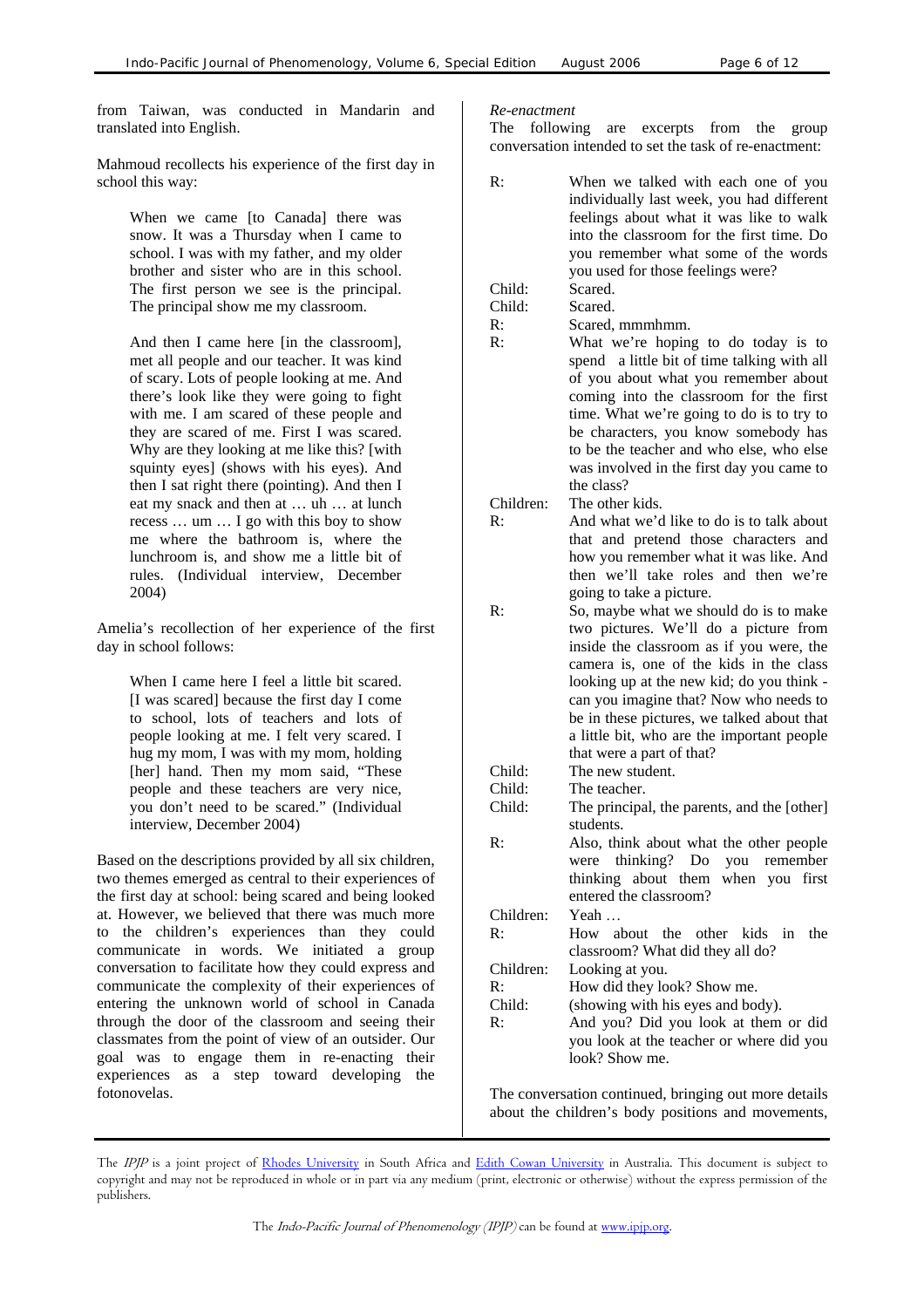the physical layout of the classroom (the positions of the desks), the positions and movements of the teacher, the principal, and the parent who accompanied the child to the classroom. The children remembered, positioned themselves, and described what they had first noticed on entering the classroom (for instance, the bright windows, the other students, the teacher). The children and we agreed that the first picture we took would be from the point of view of the other children seeing the new child entering the classroom. We explained that the camera would be "the other children" looking at them. After lengthy and elaborate negotiations in terms of roles and positions of the characters in the room, as well as the physical layout of the room, the children agreed that this picture had the essential elements of each individual's experience. Later this picture became the central frame in the finished fotonovela (see examples below).

We worked from this frame both backward and forward in time (focusing, for example, on what happened before and after) to help all the children to create their own fotonovela based on their own experiences of entering the classroom and finding their places. For example, *Frame 1*, which was taken from the point of view of the child coming through the door, captured the child's experiences before the experience of *feeling being looked at* by the other children. *Frame 3* showed each child in his or her place in the classroom. Thus, although the central frame of the fotonovela shows elements of the experiences commonly shared by all children, the first and the third frames show the unique elements of the experiences as recalled and captured in images by the children themselves.

#### **Arranging the Images in a Narrative Format**

To develop their individual fotonovelas, we guided all the children through remembering and re-enacting their first entry into the classroom. These scenes were shot individually and added to the fotonovelas as the first frame. For the third frame, the children could choose how to represent their own memories of that first day. They could take another photograph showing events after they were introduced to the class by the principal and the teacher or could draw a picture about this experience. Below are excerpts from conversations with Mahmoud and Amelia during the development of the first frame of their fotonovelas.

Mahmoud's recollection/re-enactment of his first day in school:

R: We have the new kid coming ... okay? So you want us to be your parents.

| Mahmoud: (Nods)   |                                            |
|-------------------|--------------------------------------------|
| R:                | And where was the teacher the first day?   |
|                   | Mahmoud: The teacher is standing  (points) |
| $\mathbf{R}$ :    | What do the other kids need to be doing?   |
| Mahmoud: Writing. |                                            |
| $\mathbf{R}$ :    | And where was the principal?               |
|                   | Mahmoud: Here? (points)                    |
| (See Figure 1)    |                                            |

*Figure 1.* Mahmoud's First Day of School



Amelia's recollection/re-enactment of her first day in school:

| And what were you thinking as you<br>looked in the door for the first time? You<br>were standing at the door. Remember<br>that the camera is you, right?                                           |
|----------------------------------------------------------------------------------------------------------------------------------------------------------------------------------------------------|
| Mmm, the windows                                                                                                                                                                                   |
| What about the windows did you notice?                                                                                                                                                             |
| They were bigger than the classroom in                                                                                                                                                             |
| China  about half of the size of these                                                                                                                                                             |
| ones.                                                                                                                                                                                              |
| So the room looked $\dots$                                                                                                                                                                         |
| Very bright. I can't see the other students                                                                                                                                                        |
| the light is in my eyes.                                                                                                                                                                           |
| So were you by yourself?                                                                                                                                                                           |
| No, with my mom.                                                                                                                                                                                   |
| So who's your mom for the picture?                                                                                                                                                                 |
| How about you?                                                                                                                                                                                     |
| Okay, I'll be happy to be your mom for                                                                                                                                                             |
| the picture. Where was your mom?                                                                                                                                                                   |
| Oh she was  Right here (points).                                                                                                                                                                   |
| How about the teacher?                                                                                                                                                                             |
| She just, stayed  over there (points).                                                                                                                                                             |
| Now, Amelia, everyone is where you<br>remembered them to be. Go and look<br>through the camera. Does that feel like<br>the way you remember it from the first<br>day? Okay? Press the button then. |
|                                                                                                                                                                                                    |

The IPJP is a joint project of Rhodes University in South Africa and Edith Cowan University in Australia. This document is subject to copyright and may not be reproduced in whole or in part via any medium (print, electronic or otherwise) without the express permission of the publishers.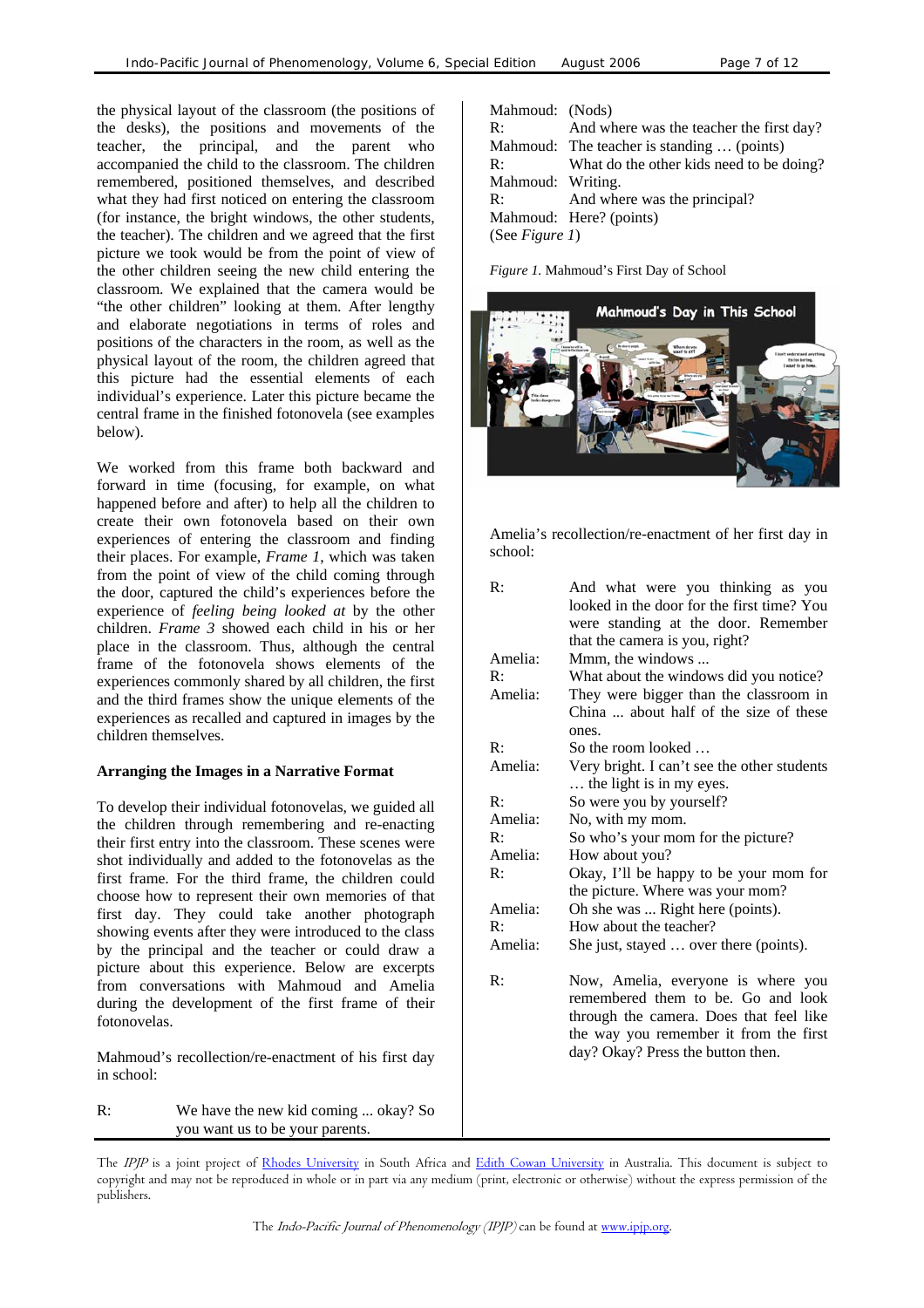

*Figure 2.* Amelia's First Day of School

#### **"Writing" the Text, Engaging the "Reader"**

For the human sciences, van Manen (1994) insisted, "and especially for hermeneutic phenomenological work, writing is closely fused into the research activity and reflection itself" (p. 125). The project of phenomenology (and hermeneutics) historically involves, and even is often described as, writing, perhaps because it was the historical fact of literacy that led to a transformed consciousness that created a distance between understanding and experience, reflection and action (Ong, 1982). Recently, however, philosophers of science, technology, and the arts have drawn attention to the expansion of hermeneutics in response to the growing significance of images and technologies in experience and expression (Flusser, 2000; Ihde, 1998). Media critic and philosopher Flusser suggests that the invention of photography represents a transformation in consciousness of the same order of significance as the growth of written language, which was seen as the foundation of literacy (and thus hermeneutics). Provocatively, he suggests that, just as literacy was a rationalist response to idolatry, technical images such as photographs are a response to what he calls "textolatry" (p. 18). Idhe clarifies this by tracing the relationship between the "perceptionism" of Merleau-Ponty's existential phenomenology and the linguistic turn in Heidegger's hermeneutic phenomenology. Linking the first with the phenomenology of speech and the second with the phenomenology of language, Idhe argues that these two dimensions belong together. Similarly, he sees an experiential dimension and a theoretical dimension in the form and use of technologies and argues that technologies are always both culturally embedded and culturally relative. His argument that science can and must be interpreted using an expanded hermeneutic phenomenology links back to Flusser. Although Idhe warns that technology pushes its users in the direction of becoming functionaries serving what he calls the programme of the camera, he also argues that it is possible to go

beyond the barriers embedded in the technology to authentic expression and insight.

This study is in part an effort to provide an example of an *expanded hermeneutic phenomenology*. It is built on a notion of text that requires an expansion of the traditional meaning of literacy as reading and writing. Our new notions of reading, writing, and literacy -we are still served, but also limited by the linguistic analogies implicit in these terms - need to include knowledge of the basic visual elements, in order to understand the meaning and components of the visual syntax (Dondis, 1973; Owen, 1970). As suggested by both Flusser (2000) and Ihde (1998), we also need to play a part in developing well-theorized, sophisticated strategies for interpreting the effects of technologies, cultures and contexts on visual meaning. We need to go further. Oral and visual literacies have the same goal, which makes this extension possible: to communicate, create and interpret meaning. Each mode of communication has structure through technology, cultural convention and context. However, it is important to recognize that image and text are not identical and play different roles in creating phenomenological text. The relationship between phenomenological reflection and the use of essential elements, both linguistic and visual, is nevertheless similar in "an artistic endeavour, a creative attempt to somehow capture a certain phenomenon of life" (van Manen, 1994, p. 39) that is called phenomenological inquiry. For example, both writing and creating visual narratives allow for phenomenological reflection, as they require the researcher to distance him- or herself from immediate involvement with objects in the lifeworld.

As in writing and rewriting the phenomenological text (van Manen, 1994), arranging and rearranging the visual frames was not the end of the process of creating a text. Once the frames were arranged in a particular order that reflected the chronology of the experiences of entering the classroom on the first day in school, the images were digitally manipulated, including inserting text written by the children. This visual manipulation was used to choose a balance between the perceptual and the linguistic. As the specific and seemingly realistic images of particular children were abstracted using Photoshop® filters, they became cartoon-like icons. This process of turning the three-frame visual narratives developed by the children into fotonovelas can be seen as a process of reduction. Reduction as developed by Husserl (1972) aims to promote understanding of the essential features of the experience. According to Husserl, in the *phenomenological* (or psychological reduction), the aim is to focus attention on consciousness and its experiences while deflecting attention from external objects.

The IPJP is a joint project of Rhodes University in South Africa and Edith Cowan University in Australia. This document is subject to copyright and may not be reproduced in whole or in part via any medium (print, electronic or otherwise) without the express permission of the publishers.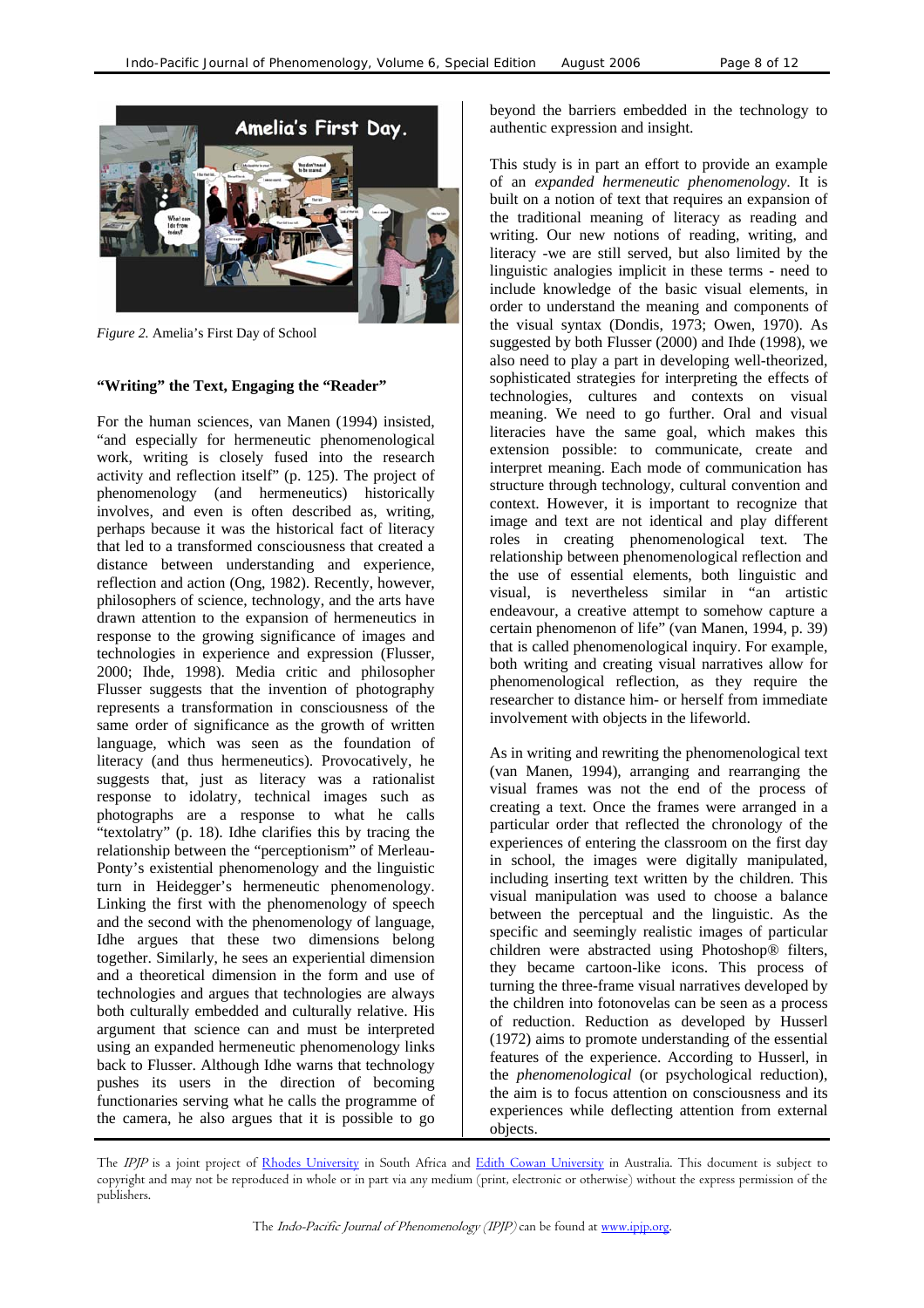From our phenomenological standpoint we can and must put the question of essence. What is the perceived-as-such? What essential phases does it harbour in itself in its capacity as noema? (section 88c)

We argue that digital manipulation in the visual narrative is not only a form of visual representation, but also a form of phenomenological analysis. Thus, unlike Heidegger and Horkheimer (Levin, 1997), who were concerned that, with advances in the technologies of vision, "our natural capacity for vision diminishes and atrophies in a culture that fails to encourage its aesthetic, imaginative, spiritual, and rational-critical potential" (p. 15), we argue that technology helps us represent visually the essential elements of the experience. As demonstrated elsewhere (Emme & Kirova, 2005), digital postproduction manipulation allows us to engage in a form of "collage hermeneutics" (Brockelman, 2001, p. 187) that creates a critical tension between idealizing pictorial unity and a material awareness of meaningful fragments.

If textual practice that is both phenomenological (describing lived experiences) and hermeneutic (interpreting the expressions and objectifications in experiences in an attempt to determine their embodied meaning) is essential in *doing* human science research (van Manen, 1994), then the production of a text introduces the notion that, based on their own experiences, readers may have multiple, even conflicting, interpretations of this text. This was evidenced in the written text produced by other children from grade 5 who did not participate in the development of *My First Day in School*. The

fotonovela was given to this new group of children with only a title, and with speech and thought balloons blank. We invited them to read the body language and sequenced images and record their understandings by filling in the speech balloons. This extension of the study, implying as it does a limitless cycle of writings, depictions, readings, and viewings, hints at the rich potential of the fotonovela for developing a research and interpretation culture with children in schools. (For more detailed information on this stage of the research process, see Emme, Kirova, Kamau, & Kosanovich, in press; Kirova & Emme, in press; Kirova, Mohamed, & Emme, in press.)

It has been argued that experiences seem to have a linguistic structure and that one could speak of all experiences, all human interactions, as some kind of text (Ricoeur, 1981). However, based on the fotonovela text produced by the children in this study and that produced by the readers of the fotonovela, we argue that the visual and the linguistic not only complement each other in capturing the phenomenon of the first day of school, but allow the reader to engage with the text in multiple ways. The children have embodied their stories. Like their lived bodies, these stories simultaneously engage us visually and linguistically. Embedded in these two dimensions are many others that express meaning through organization, selection, abstraction and elaboration, and visual and linguistic interpretation. Although the "phenomenological nod" is a result of readers' engagement in their own experiences of the phenomenon as *shown* through words in the text, we suggest that a visual narrative as in fotonovelas has the same evocative power.

\_\_\_\_\_\_\_\_\_\_\_\_\_

*Acknowledgements:* The study has been funded by the Prairie Centre of Excellence in Research in Immigration and Integration (PCERII).

#### **About the Authors**

Anna Kirova is an Associate Professor of Early Childhood Education in the Faculty of Education at the University of Alberta in Canada. She holds a PhD from the University of Sofia, Bulgaria, and a PhD from the University of Alberta, Canada. She is currently the Education Research Domain Leader with the Prairie Centre of Excellence in Research on Immigration and Integration (PCERII) based at the University of Alberta. Her main research interests are in childhood phenomena including loneliness, boredom, and solitude, as well as the phenomenon of moving childhoods as it is lived in the experiences of immigration. Her publications on these topics include: "Lonely or Bored: Children's Lived Experiences Reveal the Difference" (*Interchange, 35*(2)), and "Accessing Children's Experiences of Loneliness through Conversations" (*Field Methods*, *15*(1)). She has recently co-edited an international volume entitled *Global Migration: Children, Schools and Families*. Her most recent publications are related to the exploration of Fotonovela as a research method in a collaborative school-based project with Dr Michael Emme.

The IPJP is a joint project of Rhodes University in South Africa and Edith Cowan University in Australia. This document is subject to copyright and may not be reproduced in whole or in part via any medium (print, electronic or otherwise) without the express permission of the publishers.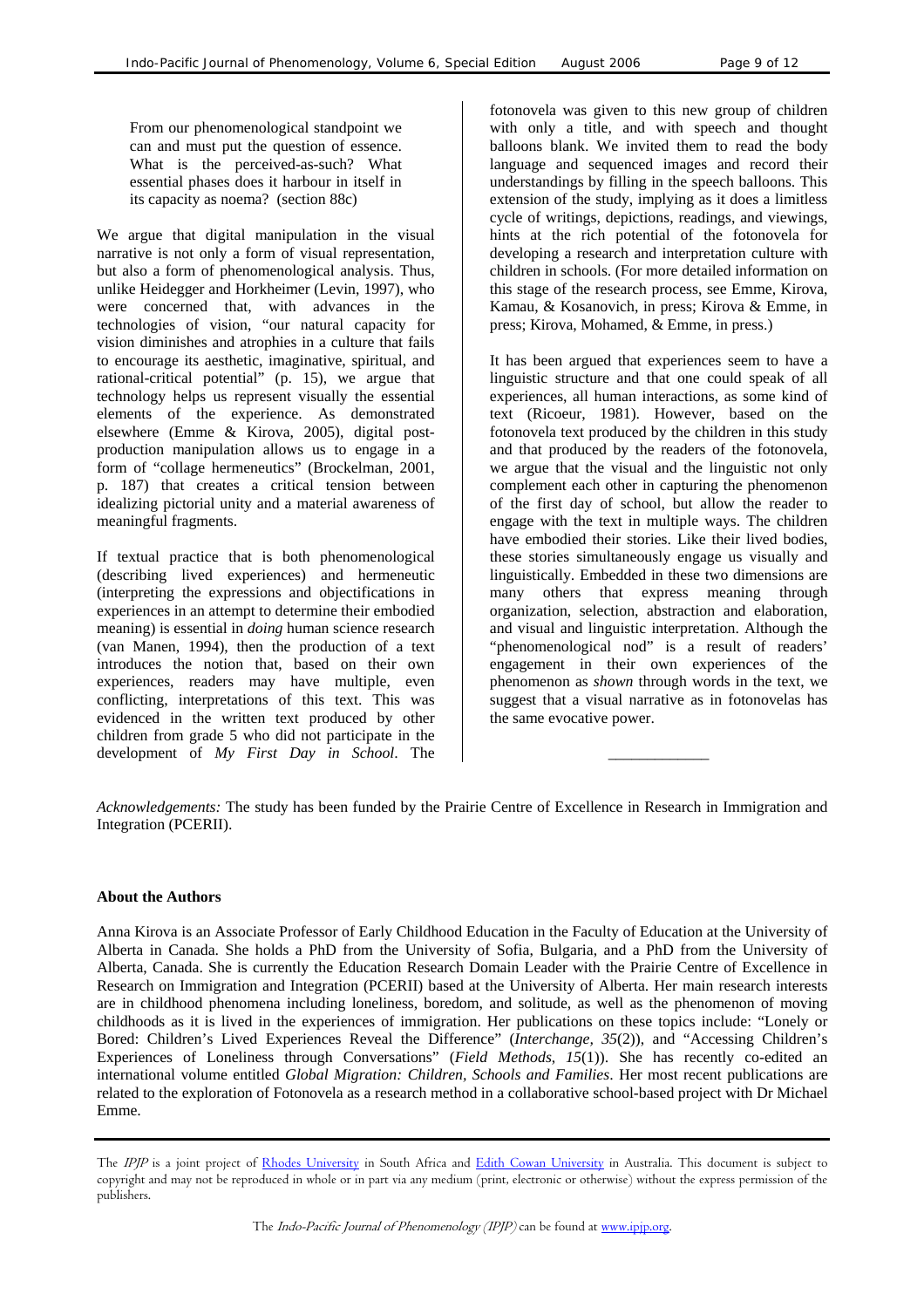Michael J. Emme is an Associate Professor of Art Education in the Faculty of Education at the University of Alberta in Canada. He holds a doctorate in Art Education from the University of British Columbia, Canada. Former editor of the *Journal of Social Theory in Art Education*, he is currently the editor of the *Canadian Art Teacher*. His main research interests include creative inquiry into photography as a studio practice with a focus on portraiture and collaborative self-portraiture, and image-based and arts-based research methods. He has exhibited and published internationally as a photographer and printmaker. His academic publications include: "The Meaning(s) of Lens Meaning" (*The Journal of Social Theory in Art Education*, *9*), "Unruly Research: Visuality in the Academy" (*The Canadian Review of Research in Art Education*, *26*(1)), and "Visuality in teaching and research: Activist art education" (*Studies in Art Education*, 43(1)). Recent publication with co-researcher Dr Anna Kirova includes "Photoshop Semiotics: Research in the Age of Digital Manipulation" (*Visual Arts Research*, *31*(1)).

#### **References**

- Alerby, E. (2003). "During the break we have fun": A study concerning pupils' experiences of school. *Educational Research*, *45*(1), 17-28.
- Berger, J., & Mohr, J. (1982). *Another way of telling*. London: Writers and Readers Publishing Cooperative Society.
- Berman, H., Ford-Gilboe, M., Moutrey, B., & Cekic, S. (2001). Portraits of pain and promise: A photographic study of Bosnian youth. *Canadian Journal of Nursing Research, 32*(4) 21-41.
- Brockelman, T. (2001). *The frame and the mirror: On collage and the postmodern*. Evanston, IL: Northwestern University Press.
- Casebier, A. (1991). *Film and phenomenology: Toward a realist theory of cinematic representation.* Cambridge, UK: Cambridge University Press.
- Chan-fai, C. (2004). Separation and connection: Phenomenology of door and window. In D. Carr & C. Chan-fai (Eds.), *Space, time, and culture* (pp. 253-262). Dordrecht: Kluwer Academic.
- Conrad, D. (2004). Exploring risky youth experiences: Popular theatre as a participatory, performative research method. *International Journal of Qualitative Methods, 3*(1). Retrieved April 6, 2005, from: http://www.ualberta.ca/~iiqm/backissues/3\_1/pdf/conrad.pdf
- Danaher, T., & Briod, M. (2005). Phenomenological research with children. In S. Greene & D. Hogan (Eds.), *Researching children's experiences: Methods and approaches* (pp. 217-235). London: Sage.
- Davey, N. (1999). The hermeneutics of seeing. In I. Heywood & B. Sandywell (Eds.), *Interpreting visual culture* (pp. 3-30). New York: Routledge.
- Dewey, J. (1991). *How we think*. New York: Prometheus Books. (Original work published in 1910)
- Dondis, D. A. (1973). *A primer of visual literacy.* Cambridge, MA: MIT Press.
- Ells, H. (2001). Talking pictures in working school lunches: Investigating food choice with children and adolescents. *British Food Journal, 103*(6), 374-382.
- Emme, M. (1989). The meaning(s) of lens meaning. *Journal of Social Theory and Art Education*, *9*, 26-35.
- Emme, M. (n.d.). InSight: Critical multi-vision of art education. In K. Keiffer-Boyd, J. Jagodzinski, & M. Emme (Eds.), *InCite, InSight, InSite: 25 years of the Journal of Social Theory and Art Education*. Unpublished manuscript.
- Emme, M., & Kirova, A. (2005). Photoshop semiotics: Research in the age of digital manipulation*. Visual Art Research, 31*(1) 145-153.

The IPJP is a joint project of Rhodes University in South Africa and Edith Cowan University in Australia. This document is subject to copyright and may not be reproduced in whole or in part via any medium (print, electronic or otherwise) without the express permission of the publishers.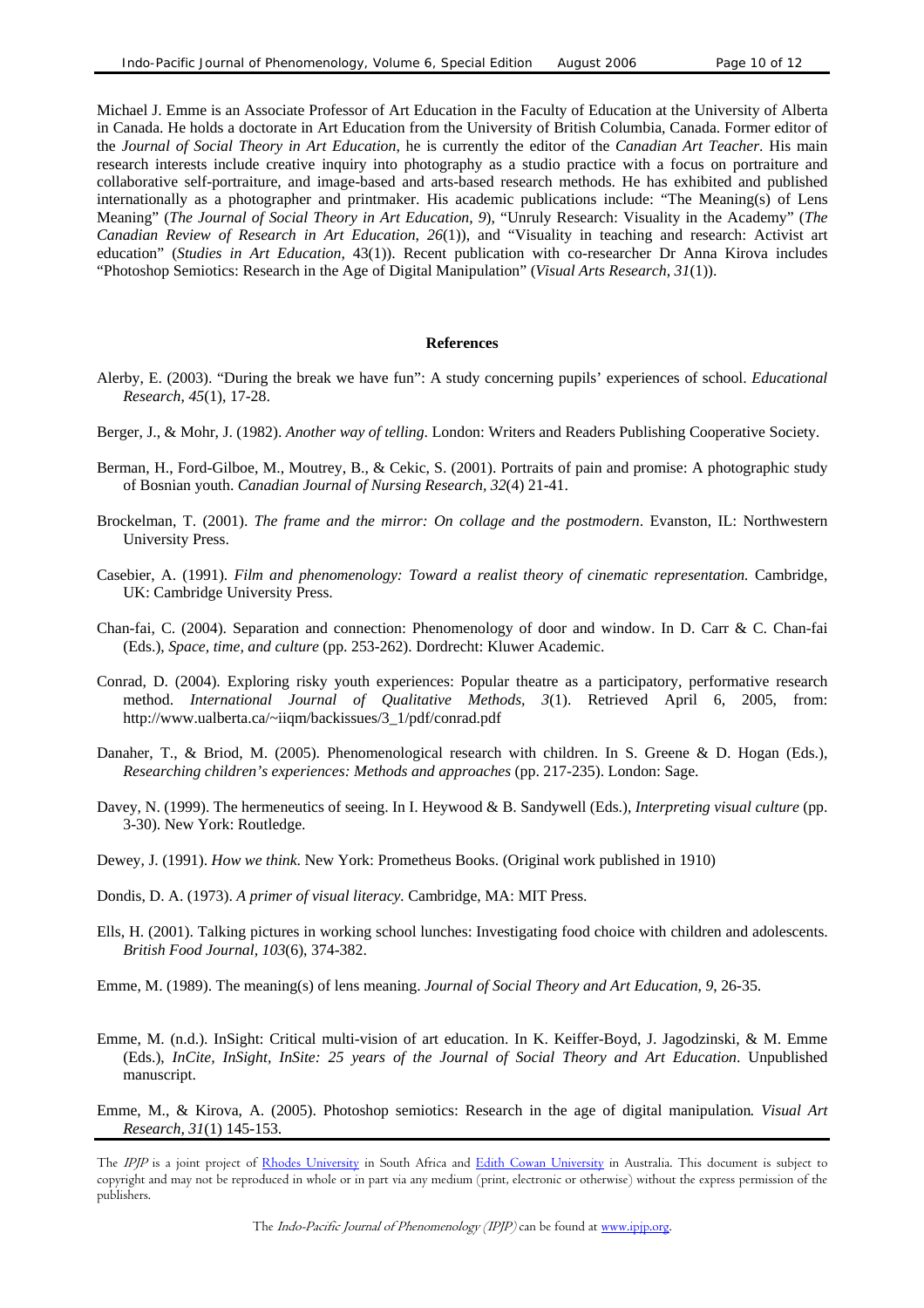- Emme, M., Kirova, A., Kamau, O., & Kosanovich, S. (in press). Ensemble research: Immigrant children's exploration of peer relationships through fotonovela. *Alberta Journal of Educational Research.*
- Fasoli, L. (2003). Reading photographs of young children: Looking at pictures. *Contemporary Issues in Early Childhood, 4*(1), 32-47.
- Flusser, V. (2000). *Toward a philosophy of photography* (A. Matthews, Trans.). London: Reaktion Books.
- Grinberg, L., & Grinberg, R. (1989). *Psychoanalytic perspectives on migration and exile*. New Haven, CT: Yale University Press.
- Heidegger, M. (1982). *On the way to language*. New York: Harper & Row.
- Heywood, I., & Sandywell, B. (1999). Introduction: Explorations in the hermeneutics of vision. In I. Heywood & B. Sandywell (Eds.), *Interpreting visual culture: Explorations in the hermeneutics of the visual* (pp. ix-xviii). New York: Routledge.
- Holland, P. (1991). *What is a child?* London: Virago.
- Hugunin, J. (1988). Subjektive fotografie and the existentialist ethic. *Afterimage, 15*(6) 14-16.
- Husserl, E. (1960). *Cartesian meditations* (D. Cairns, Trans.). The Hague: Martinus Nijhoff.
- Husserl, E. (1972). *Ideas* (B. Gibson, Trans.). New York: Collier.
- Husserl, E. (1973). *Experience and judgment* (J. S. Churchill & K. Ameriks, Trans.). Evanston, IL: Northwestern University Press.
- Husserl, E. (1981). *The origin of geometry* (D. Carr, Trans.). In P. McCormick & F. Elliston (Eds.), *Husserl's shorter works* (pp. 251-255). Notre Dame, IN: University of Notre Dame Press.
- Husserl, E. (1990). *On the phenomenology of the consciousness of internal time* (vol. IV). Dordrecht, The Netherlands: Kluwer Academic Publishers.
- Ihde, D. (1993) *Postphenomenology*: *Essays in the postmodern context*. Evanston, Illinois: Northwestern University Press.
- Ihde, D. (1998). *Expanding hermeneutics: Visualism in science.* Evanston, Illinois: Northwestern University Press.
- Kirova, A., Mohamed, F., & Emme, M. (in press). Learning the ropes, resisting the rules: Immigrant children's representation of the lunchtime routine through fotonovela. *Journal of the Canadian Association for Curriculum Studies.*
- Levin, D. (1997). Introduction. In D. M. Levin (Ed.), *Site of vision: The discursive construction of sight in the history of philosophy* (pp. 1-67). Cambridge MA: MIT Press.
- Nordsrom, G. (1991). Children and pictorial language. In H. Hansson, G. Norsrom, K. Pedersen, & O. Stafseng (Eds.), *Children's pictorial language*. Stockholm: Classon Bokforlag.
- Ong, W. J. (1982). *Orality and literacy: The technologizing of the word*. New York: Methuen.
- Owen, P. (1970). *Painting*. Oxford, UK: Oxford University Press.
- Prosser, J. (2000). *The moral maze of image ethics*. Available: http://www.education.leeds.ac.uk/~edujdp/image/moral\_maze.html

The IPJP is a joint project of Rhodes University in South Africa and Edith Cowan University in Australia. This document is subject to copyright and may not be reproduced in whole or in part via any medium (print, electronic or otherwise) without the express permission of the publishers.